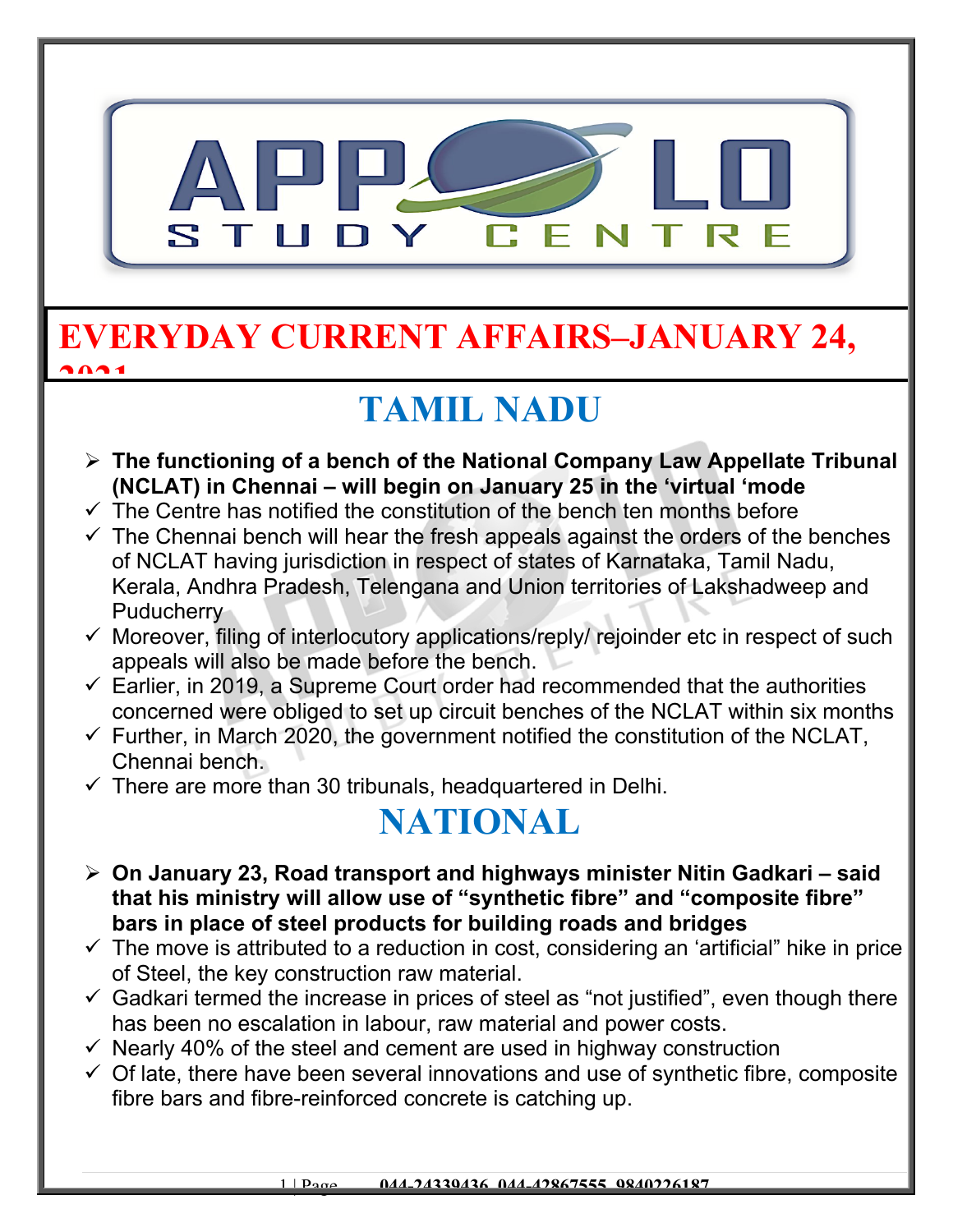- **On January 23, Union home minister Amit Shah announced extension of the Ayushman Bharat health scheme to Central Armed Police Forces (CAPF)**
- $\checkmark$  The move is expected to benefit 50 lakh people, including CAPF personnel and their families.
- $\checkmark$  Shah announced this, while launching the scheme at CRPF group centre at Amerigog, Ninth Mile in Guwahati
- $\checkmark$  Already, over 2 crore people have benefited from Ayushman Bharat scheme and this will encompass 60 crore poor people of this country.
- $\checkmark$  While 10 lakh CAPF will benefit from this scheme together with their families, it will encompass 50 lakh people.
- **In a first, Bangladesh armed forces to march on Rajpath during the country's 72nd Republic day parade**
- $\checkmark$  A Bangladeshi tri-service contingent will lead the annual Republic Day parade in New Delhi, commemorating 50 years of the country's 1971 Liberation War
- $\checkmark$  It would be a first for the 122-strong contingent of Bangladesh armed forces, when it marches alongside Indian troops
- $\checkmark$  The move is to express "gratitude to all those Indian military personnel who sacrificed their lives for the liberation of the country" in the 1971 war.
- $\checkmark$  Colonel Mohtashim Hyder Chowdhury of Bangladesh Army is heading the contingent
- $\checkmark$  Bangladesh is celebrating the birth centenary of the country's father of nation, Bangabandhu Sheikh Mujibur Rahman, and also the 50th year of Bangladesh's independence.
- $\checkmark$  There will be two contingents, one marching contingent and one military band.
- $\checkmark$  The military contingent will comprise personnel from three services and will be led by a flight lieutenant, navy lieutenant, one Major and 3 Lt Colonels and there are a few reserves.
- $\checkmark$  This will be the third time India will be hosting a foreign contingent to participate in the parade after the French troops in 2016 and the UAE personnel in 2017.
- **The 72nd Republic Day parade will witness several unique features, amidst several 'misses' this year due to pandemic.**
- $\checkmark$  The various 'unique' firsts to be witnessed this year at Rajpath includes the participation of troops deployed in the Andaman & Nicobar Islands, India's first woman fighter pilot and a tableau of newly formed UT of Ladakh to the flypast by the country's newly acquired multi-role Rafale fighters
- $\checkmark$  However, the event will also be marked by several "misses".
- $\checkmark$  The 72nd Republic Day parade will have no chief quest for the first time in more than five decades, no participation of military veterans and even no stunts by motorcycle-borne daredevils.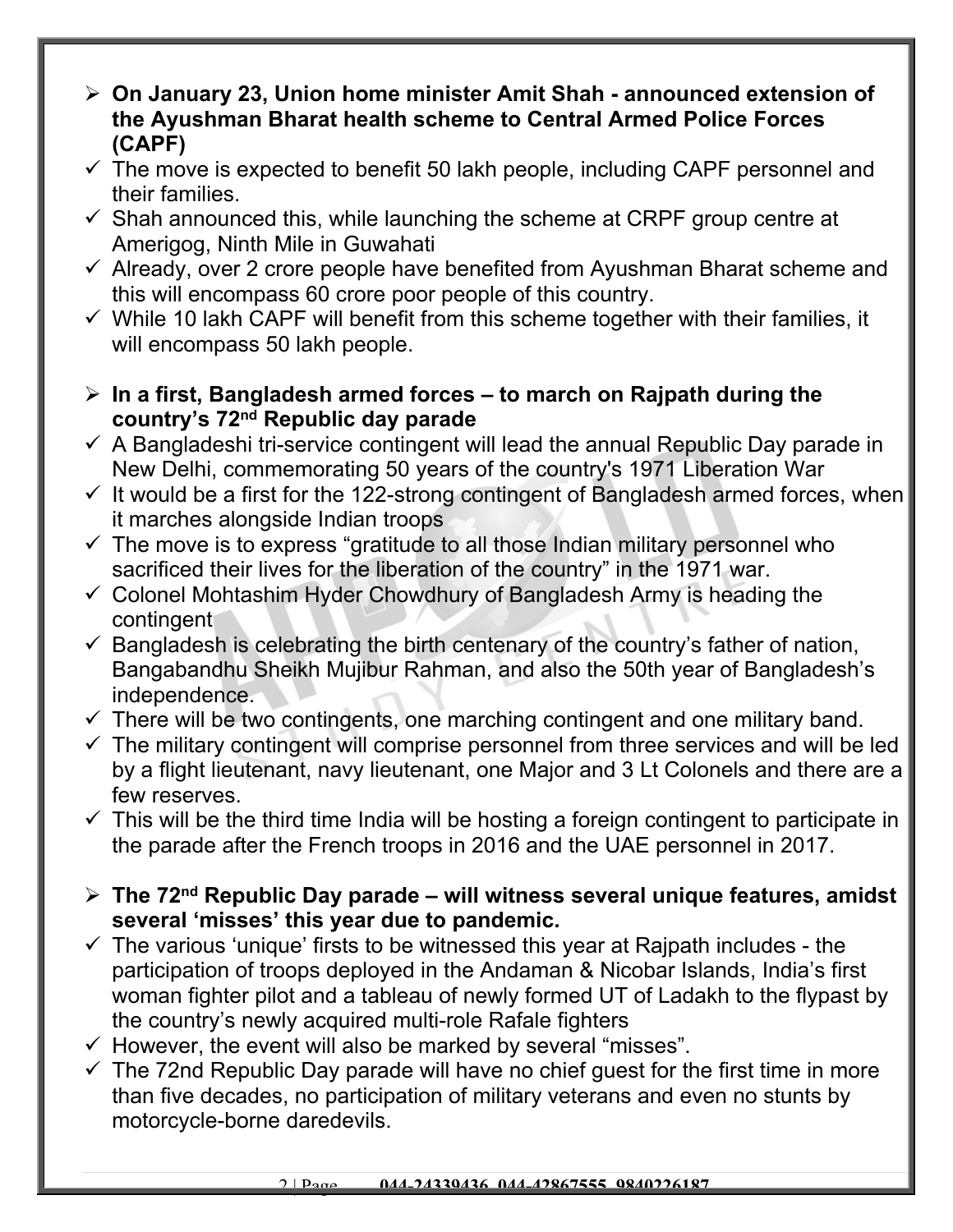- $\checkmark$  Due to Covid restrictions, the route of the parade has been curtailed till National Stadium (India Gate C-Hexagon) unlike previous years when it was till Red Fort.
- $\checkmark$  Also, the size of marching contingents has been reduced from the regular 144 to 96 so that marching personnel can maintain social distancing.
- $\checkmark$  Even the number of spectators has been cut down to 25,000 from 1.5 lakh
- $\checkmark$  Masks will be mandatory for all personnel marching in rows.
- **Flight Lieutenant Bhawana Kanth, who became one of the first three women fighter pilots on May 22, 2019, will be part of the IAF's tableau**
- $\checkmark$  The IAF will showcase mock-ups of an LCA, a light combat helicopter and a Sukhoi jet loaded with made-in-India missiles
- $\checkmark$  Kanth, who hails from Bihar's Begusarai, is currently posted at an airbase in Rajasthan where she flies MiG-21Bison jets.
- **President Ram Nath Kovind and Prime Minister Narendra Modi led the nation in paying tribute to country's "beloved national hero", Netaji Subhas Chandra Bose, on his 125th birth anniversary on January 23, 2021**
- $\checkmark$  Earlier, the government had announced that Netaji Subhash Chandra Bose's birthday on January 23 every year will be celebrated as `Parakram Diwas' (Day of Valour)
- $\checkmark$  An 85-member high-level committee helmed by PM Narendra Modi has been formed to plan year-round programmes to mark the 125th birth anniversary of Bose.
- $\checkmark$  The PM was in West Bengal to address "Parakram Diwas" celebrations in Kolkata to commemorate Bose's birth anniversary



- $\checkmark$  A permanent exhibition and a projection mapping show on Netaji were inaugurated on the occasion.
- $\checkmark$  A commemorative coin and postage stamp were released by the Prime Minister, while a cultural programme "Amra Nuton Jouboneri Doot", based on the theme of Netaji, was also launched
- $\checkmark$  PM Modi, after landing in Kolkata, visited Netaji Bhawan, the ancestral house of the legendary freedom fighter in south Kolkata, which also serves as the Netaji Research Bureau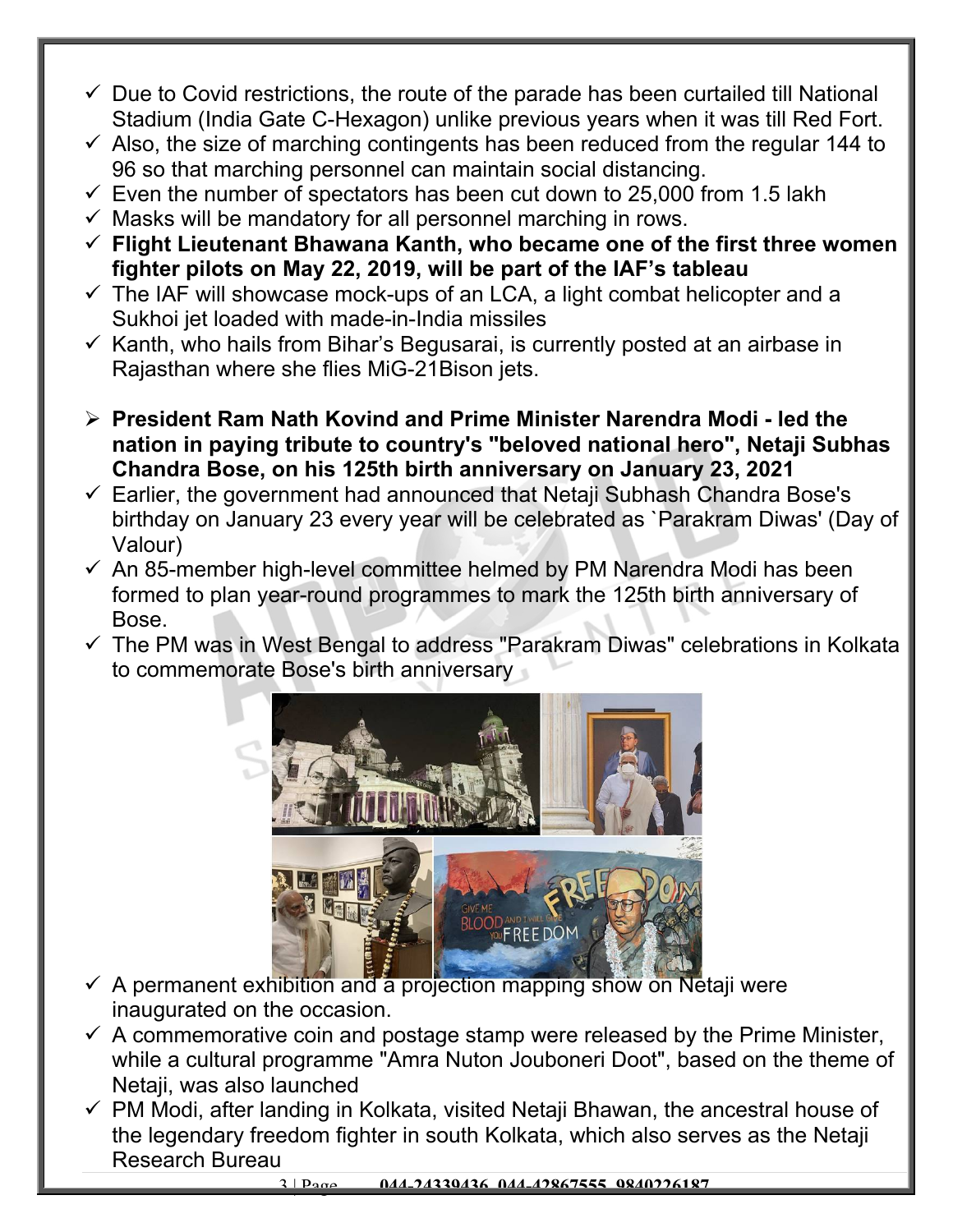- $\checkmark$  He also attended two programs at the National Library and Victoria Memorial to commemorate the occasion
- $\checkmark$  At the National Library, an International Conference "Re-visiting the legacy of Netaji Subhas in the 21st century" and an 'Artists' Camp' were organized.
- $\checkmark$  Meanwhile, PM Modi released a book 'Letters of Netaji (1926-1936)' during an event in Kolkata
- $\checkmark$  A special programme was also being held at Haripura in Gujarat, where Netaji took up the Presidentship of the Congress Party at a historic session in 1938
- $\checkmark$  The West Bengal administration, under CM Mamata Banerjee, has declared that it would celebrate the day as Deshnayak Divas.
- $\checkmark$  The state government has appealed to people through televised advertisements to blow conch shells at 12.15 pm, the time of Bose's birth in Odisha's Cuttack in 1897.
- **On January 23, Finance Minister Nirmala Sitharaman, Minister of State for Finance Anurag Thakur and senior officials of the Finance Ministry participated in the symbolic 'Halwa Ceremony' that marks the final stage of completion of budget documents.**



- $\checkmark$  The ceremony used to mark the launch of the printing exercise for the Union Budget 2021-22
- $\checkmark$  This will be the first time since independent India's first Budget on November 26, 1947, that the documents will not be physically printed.
- **The Finance Minister also launched the 'Union Budget Mobile App' for access of Budget documents by Members of Parliament and the general public.**
- $\checkmark$  The app facilitates hassle-free access to 14 Budget documents, including the Annual Financial Statement (referred as 'Budget'), Demand for Grants (DG), Finance Bill etc., as prescribed by the Constitution.

## **AWARDS**